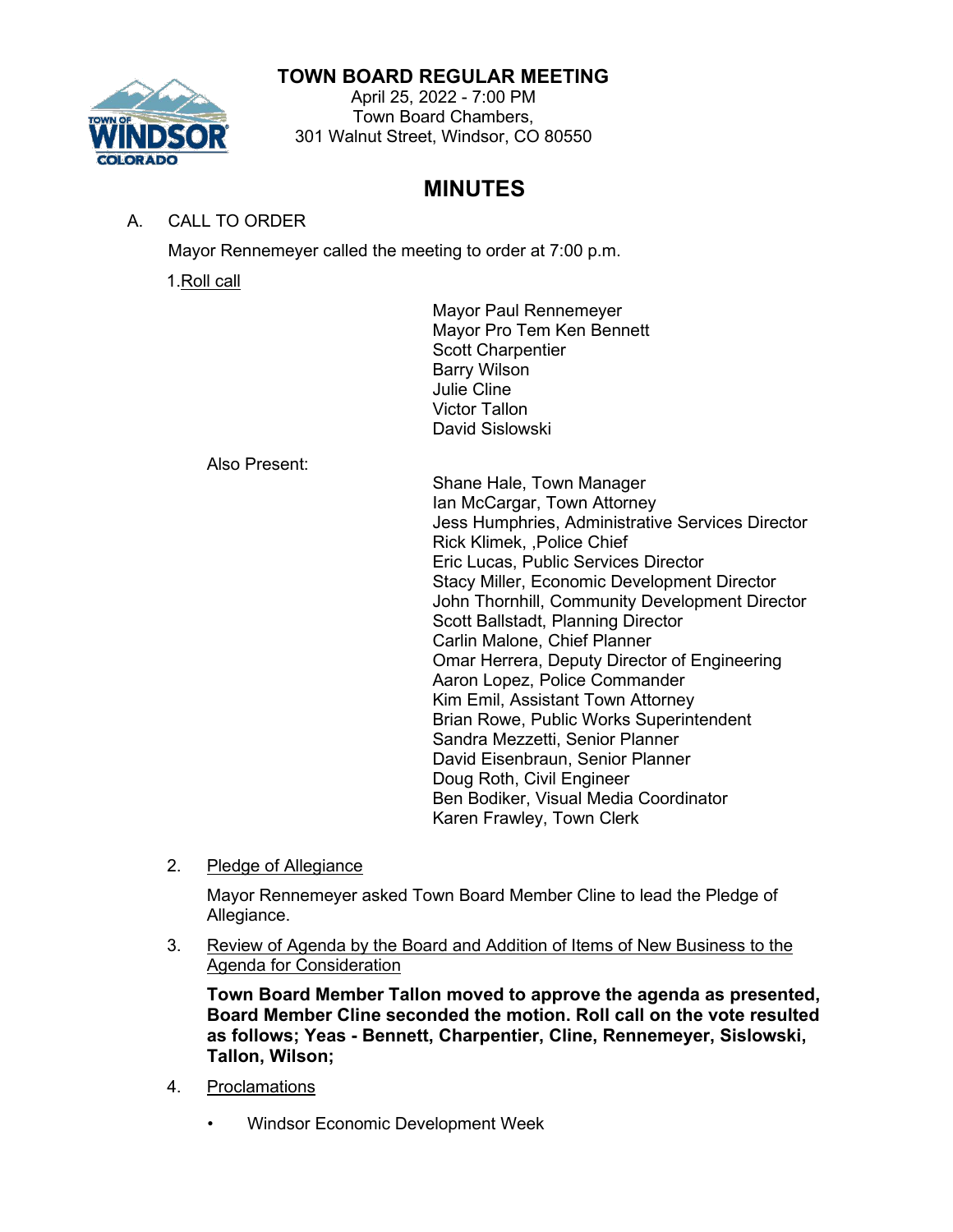- Public Works Week
- National Police Week

Mayor Rennemeyer read each of the proclamations out loud.

- 5. Board Liaison Reports
	- Town Board Member Charpentier Chamber of Commerce, Clearview Library Board

Town Board Member Charpentier reported that both the Chamber of Commerce and Clearview Library Board have not met since the last provided update.

• Town Board Member Wilson - Planning Commission, Larimer County Behavioral Health Policy Council

Town Board Member Wilson reported that the Planning Commission spoke about the Downtown building heights which is on the agenda for tonight.

Town Board Member Wilson reported that the Larimer County Behavioral Health Policy Council has not met since the last provided update.

• Mayor Pro Tem Bennett – Water and Sewer Board, 34, and I-25 Coalition's, Windsor Arts Commission

Mayor Pro Tem Bennett reported that the Water and Sewer Board met last week and went through the water supply update presentation that Town Board heard. There are three key points, first, as we measure the water supply, we are currently ok. Second, looking at the projected weather, it is looking like it will be a hotter, drier summer and all need to continue efforts to conserve water. Third, should conditions worsen and we get into a drought situation, the Town of Windsor is prepared and has a drought management plan.

Mayor Pro Tem Bennett reported that staff attended the US 34 Coalition quarterly meeting and received a presentation from CDOT and the North Front Range MPO regarding projected projects over the next ten years.

Mayor Pro Tem Bennett reported that the I25 Coalition provided an update on possible negotiations on a private and public partnership between a private firm and CDOT to complete construction of the I25 corridor.

Mayor Pro Tem Bennett reported that the Windsor Arts Commission has been working on bylaws and elected officers, as well as looking at future sites for public art.

• Town Board Member Cline – Tree Board, Poudre River Trail Corridor Authority, Historic Preservation Commission

Town Board Member Cline reported that the Tree Board held the recognition ceremony for the Arbor Day Poster contest and presented awards to the children. The Tree Board will not meeting for their normal meeting this month.

Town Board Member Cline reported that the Historic Preservation Commission is going to host an open house at the Arts and Culture Center on May 13 and 14th. Plaques for local historic designated areas have been ordered and certificates that will be presented with the plaques are being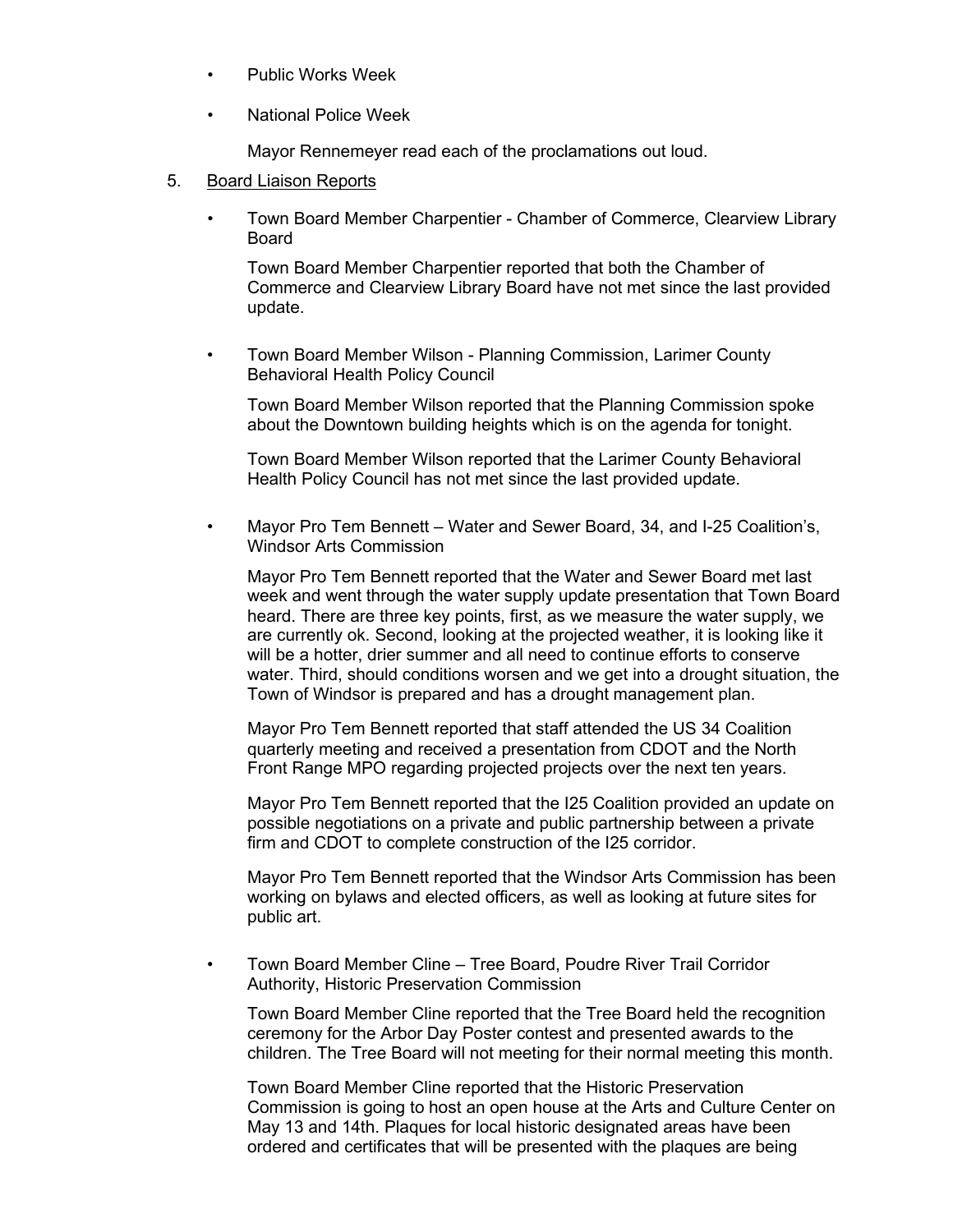designed. The Commission also considered approving alterations to the Eaton house to help with ADA compliance.

Town Board Member Cline reported that Poudre River Trail Corridor Authority has not met since the last provided update. However, the PPE sub committee met last week and met with an individual who is excited to volunteer to work on the trail. He works in Loveland on their trail as a trail ambassador.

• Town Board Member Tallon - Parks, Recreation and Culture Advisory Board, Great Western Trail Authority

Town Board Member Tallon reported that both boards will meet the first week of May therefore there are no updates to provide at this time.

• Town Board Member Sislowski - Windsor Housing Authority, Windsor Severance Fire District

Town Board Member Sislowski reported that both boards have not met since the last provided update.

• Mayor Rennemeyer - Downtown Development Authority, North Front Range MPO

Mayor Rennemeyer reported that the MPO has not met since the last provided update.

Mayor Rennemeyer asked Josh Olhava to provide an update on the DDA. Mr. Olhava reported that the DDA will be taking part in the statewide celebrating Main Street event that runs throughout the month of May. During the annual Downtown Colorado Inc conference the Town and the DDA were awarded the governor's award for excellence related the collective efforts in responding the COVID pandemic to support Downtown business. Dan Stauss was awarded the Vicki Mattox Downtowner of the year award.

#### 6. Public Invited to be Heard

Mayor Rennemeyer opened the meeting up for public comment..

Scott Dial at 1050 Fairfield Avenue addressed the Board regarding traffic concerns, the parking study, and parking in downtown.

Kurt Niemeyer at 325 Walnut Street addressed the Board regarding the parking issue downtown.

Jason Schafer at 406 Main Street addressed the Board regarding the parking study.

Julie Pantelopoulos at 1050 Fairfield Avenue addressed the Board regarding traffic concerns.

#### B. CONSENT CALENDAR

- 1. Minutes of the April 11, 2022 Town Board Regular Meeting K. Frawley, Town Clerk
- 2. Minutes of the April 18, 2022 Town Board Special Meeting K. Frawley, Town Clerk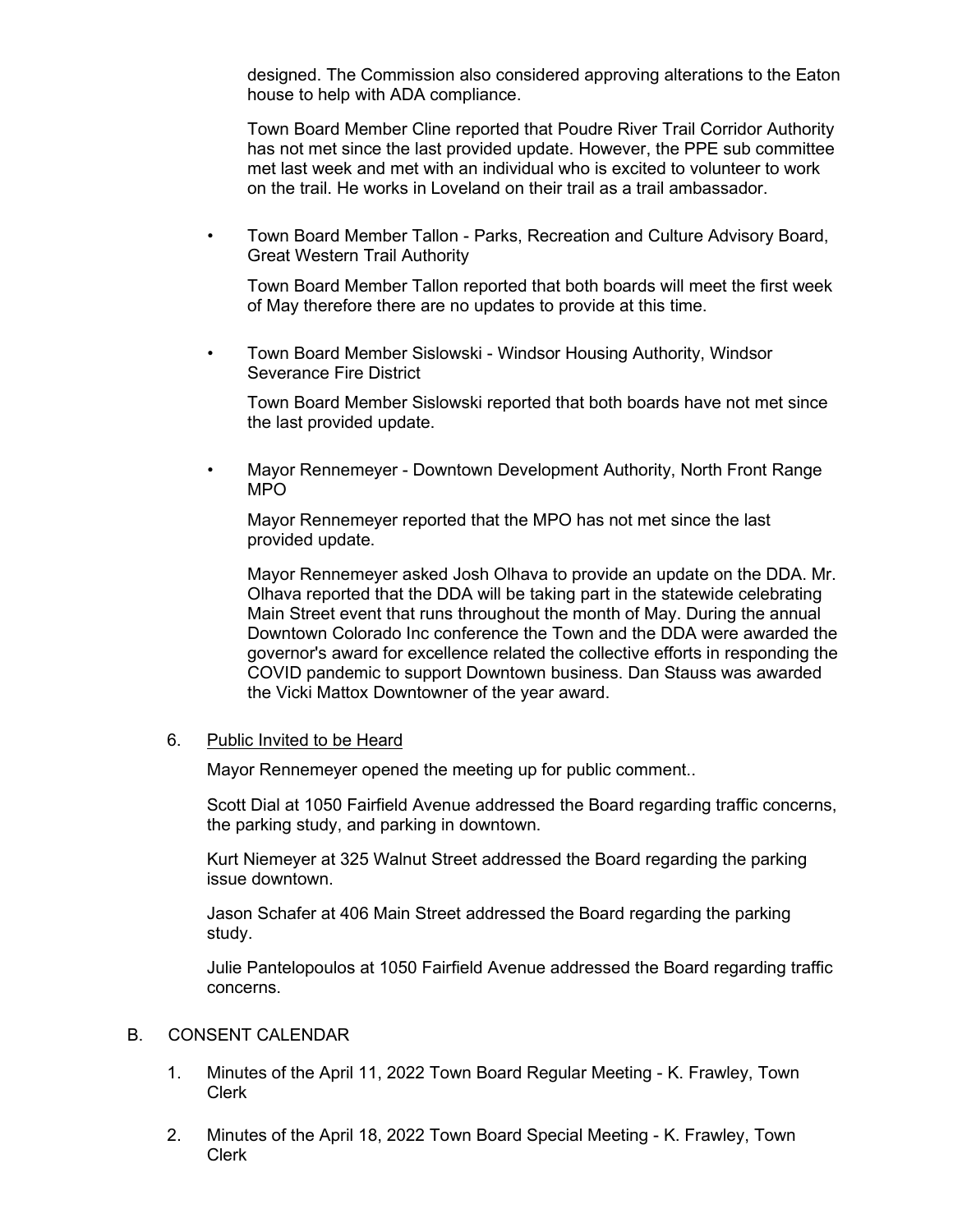3. Resolution No. 2022-22 - A Resolution Vacating Town-owned Right of Way Located Adjacent to Lot 1, Block 3, Diamond Valley Subdivision, and Reserving Certain Easement Rights Therein Upon Petition of the Affected Property Owner, and Clarifying the Record With Respect Thereto - Ian D. McCargar, Town Attorney

**Town Board Member Tallon moved to approve the consent calendar as written, Mayor Pro Tem Bennett seconded the motion. Roll call on the vote resulted as follows; Yeas - Bennett, Charpentier, Cline, Rennemeyer, Sislowski, Tallon, Wilson; Motion Passed.**

- C. BOARD ACTION
	- 1. Public Hearing Resolution No. 2022-23 A Resolution Approving and Confirming the Master Plan for the Trevenna Annexation to the Town of Windsor - John Donaldson (WNDSR15, LLC), owner and applicant / Kristin Turner (TB Group), applicant's representative

The applicant, Mr. John Donaldson, represented by Ms. Kristin Turner of TB Group (Birdsall

Group) has submitted:

A master plan for approximately 86.54 acres zoned as Single Family Residential (SF-2)

zone district.

The subject property is located on the northeast corner of North15th Street and the Jacoby Road alignment, southwest of the Great Western Railway.

## **Town Board Member Sislowski moved to open the public hearing, Board Member Cline seconded the motion. Roll call on the vote resulted as follows; Yeas - Bennett, Charpentier, Cline, Rennemeyer, Sislowski, Tallon, Wilson; Motion Passed.**

Town Board Member Wilson read a statement "Mayor Rennemeyer, for the record I would like to point out that in my capacity as Town Board liaison to the Planning Commission, I was present at the Planning Commission meeting during which this matter was previously presented. I wish to state that my participation in the Planning Commission proceeding has in no way influenced me in my capacity as a Town Board member this evening. I will make my decision and cast my vote this evening based solely on the evidence presented during this public hearing."

Discussion ensued between Town Board and staff.

Mayor Rennemeyer opened the meeting up for public comment.

Scott Dial at 1050 Fairfield Avenue addressed the Board regarding traffic concerns, water, and wildlife.

Ralph Townsend at 1069 Grand Avenue addressed the Board regarding concerns over traffic and concerns of what the balance between single-family homes and multi-family units.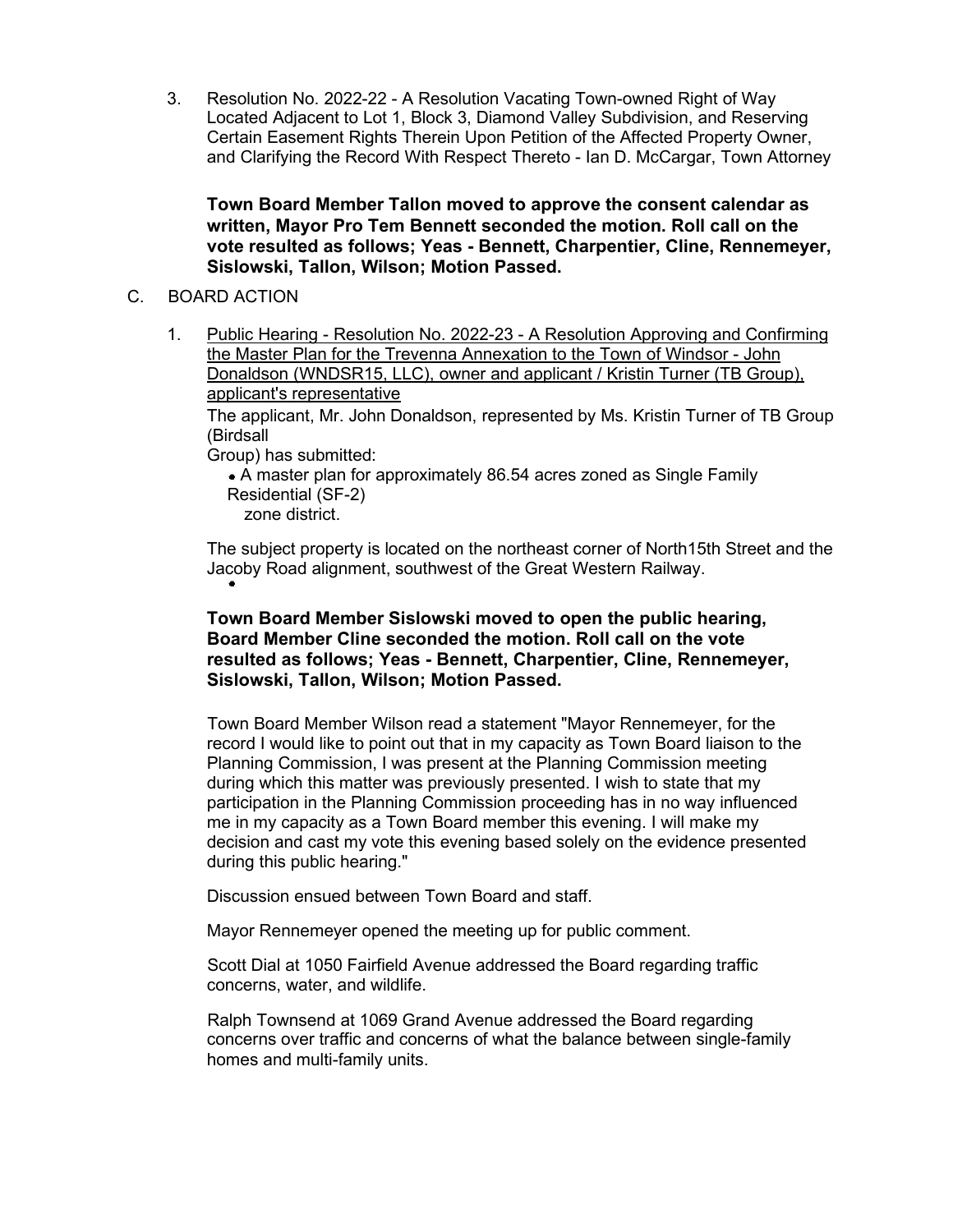David Roberts at 1366 Fairfield Avenue addressed the Board regarding the quality of life for current residents.

Jon Levesque at 1122 Crescent Drive addressed the Board regarding a larger setback and traffic concerns.

**Mayor Pro Tem Bennett moved to close the public hearing, Town Board Member Wilson seconded the motion. Roll call on the vote resulted as follows; Yeas - Bennett, Charpentier, Cline, Rennemeyer, Sislowski, Tallon, Wilson; Motion Passed.**

2. Resolution No. 2022-23 - A Resolution Approving and Confirming the Master Plan for the Trevenna Annexation to the Town of Windsor - John Donaldson (WNDSR15, LLC), owner and applicant / Kristin Turner (TB Group), applicant's representative

Please see previous information presented with the public hearing.

Discussion ensued between Town Board and staff.

**Town Board Member Tallon moved to approve Resolution No. 2022-23, Town Board Member Sislowski seconded the motion. Roll call on the vote resulted as follows; Yeas - Bennett, Charpentier, Cline, Rennemeyer, Sislowski, Tallon, Wilson; Motion Passed.**

3. Resolution 2022-24 Authorizing A Modification to the Town of Windsor Downtown Corridor Plan with Respect to Building Height in a Special Height Exception Area Town Board previously discussed possible revisions to the maximum building height in the Downtown Corridor Plan at work sessions on November 8, 2021, December 13, 2021 and March 28, 2022, because the current maximum of 30-feet appears to be too restrictive. In fact, the 30-foot maximum would not allow for several existing downtown buildings at their current height. By way of comparison, the maximum building height in the single-family residential district is 40-feet.

There were numerous individuals who spoke in favor of as well as in opposition to the approval of this resolution.

Discussion ensued between the Town Board and staff.

**Town Board Member Sislowski moved to postpone consideration until after the comprehensive plan is updated, seconded the motion. Roll call on the vote resulted as follows; Yeas - ; Motion Died for lack of Second.**

**Town Board Member Sislowski moved to amend the Resolution so all buildings downtown will be a maximum of forty-five feet, Board Member Cline seconded the motion. Roll call on the vote resulted as follows; Yeas - Cline, Sislowski; Nays - Bennett, Charpentier, Rennemeyer, Tallon, Wilson; Motion Failed.**

**Town Board Member Charpentier moved to approve Resolution No. 2022-24 authorizing the modification to the downtown corridor plan with respect to building height in a special height exception area, Town Board Member Tallon seconded the motion. Roll call on the vote resulted as follows; Yeas - Bennett, Charpentier, Rennemeyer, Tallon, Wilson; Nays - Cline, Sislowski; Motion Passed.**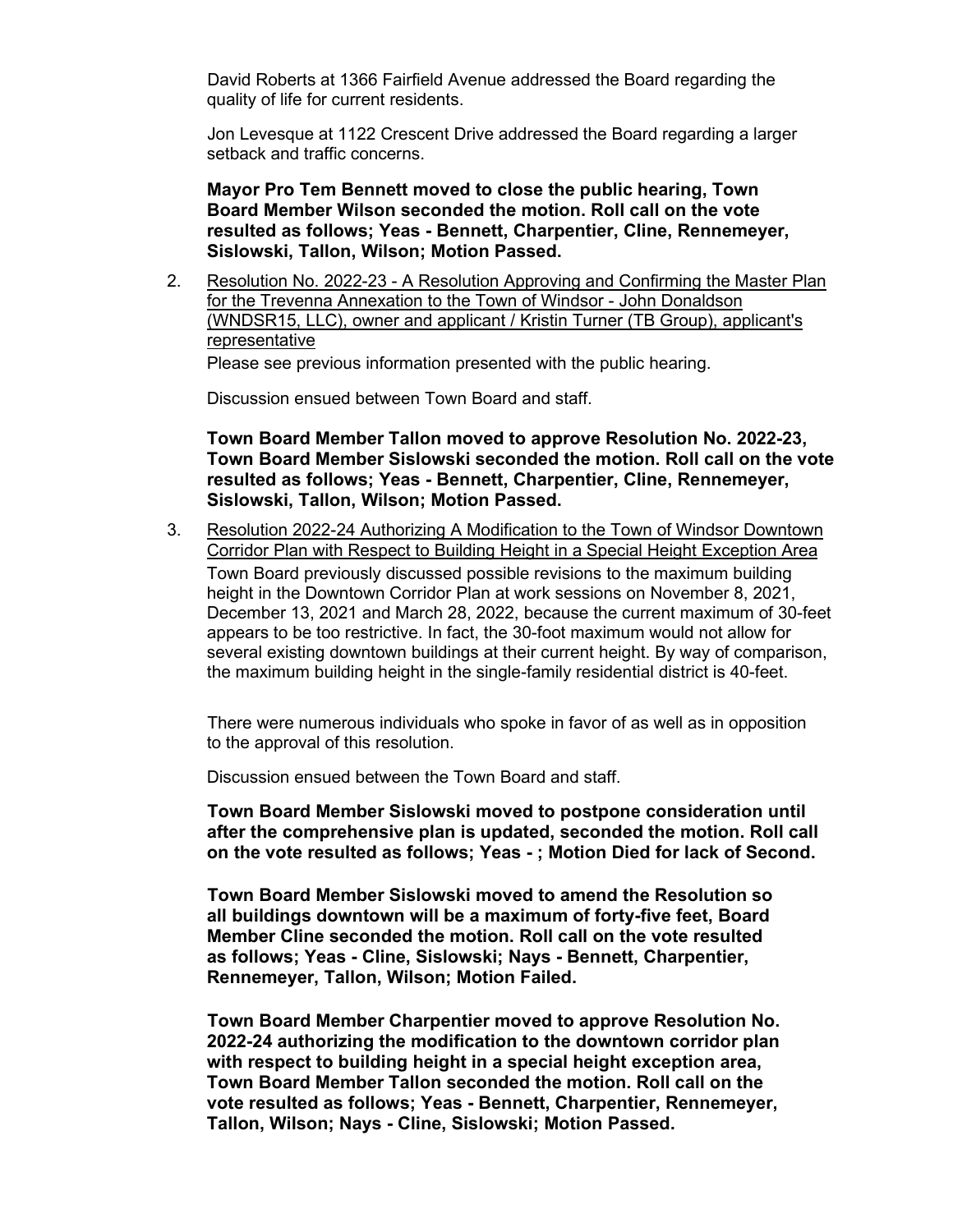#### 4. Administration of Oath to Newly Elected Town Board Members

Ms. Frawley asked Mr. Wilson, Ms. Cline, and Mr. Hallett to stand and raise their right hands as she recited the Oath of Office to which the newly seated responded, "I will."

## D. COMMUNICATIONS

1. Communications from Town Attorney

Per Mr. McCargar, expressed his gratitude to Mr. Sislowski for his service to the Town of Windsor over the last four years.

- 2. Communications from Town Staff
	- a. Financial Report February 2022
	- b. Windsor Police Department March 2022 Statistical Report
	- c. 2022 Municipal Election Recap

Per Chief Klimek, expressed his gratitude to Mr. Sislowski for his support over the last four years. Chief Klimek also stated that there is a flag being flown in honor of Ty Powell at the Police Department.

3. Communications from Town Manager

Per Mr. Hale, expressed his gratitude to Mr. Sislowski for his service to the Town. Mr. Hale also congratulated Mr. Hallett, Ms. Cline, and Mr. Wilson on being elected.

4. Communications from Town Board

Per Mayor Pro Tem Bennett, he attended the meeting at the CRC on Saturday that was put on by Xcel Energy regarding the new Avery substation. The word from Xcel is they believe the substation will be up and running by the end of May. There will be a series of rolling fifteen-minute blackouts as the station comes online and those will be posted at the Avery substation as well as on the website. Mayor Pro Tem Bennett also expressed his gratitude to Mr. Sislowski for his service to the Town.

Town Board Member Wilson expressed his gratitude to Mr. Sislowski for his service to the Town.

Town Board Member Cline thanked the Town of Windsor for electing her to serve as the District 4 representative.

Town Board Member Tallon expressed his gratitude to Mr. Sislowski for his service to the Town.

Mayor Rennemeyer expressed his gratitude to Mr. Sislowski for his service to the Town.